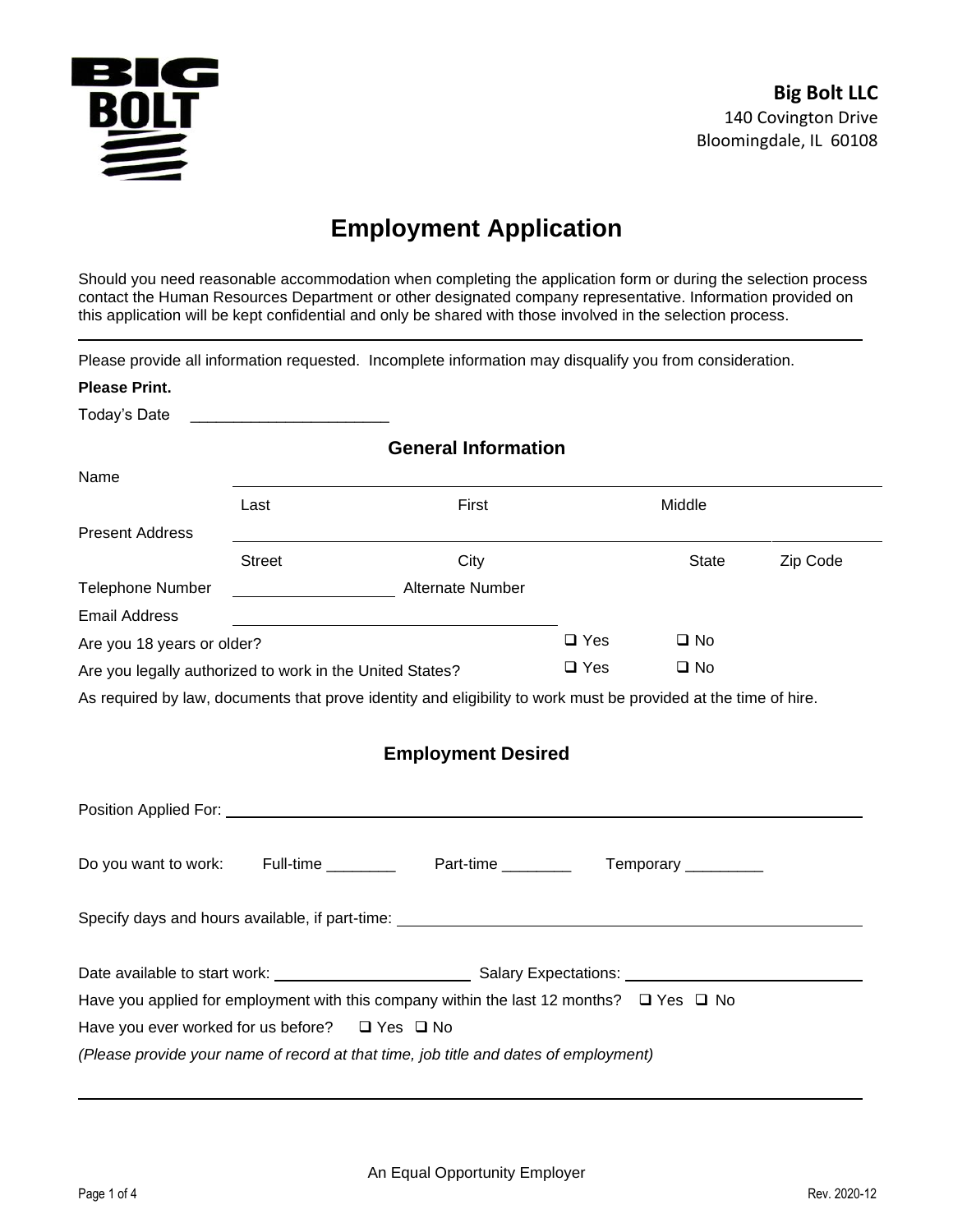### **Education**

|                            |   | <b>High School</b>   |    |         | <b>Technical College</b> |                      | <b>College</b> |   | <b>Graduate School</b> |   |   |
|----------------------------|---|----------------------|----|---------|--------------------------|----------------------|----------------|---|------------------------|---|---|
| School Name and Location   |   |                      |    |         |                          |                      |                |   |                        |   |   |
| Years Completed (Circle)   | 9 | 10                   | 11 | $12 \,$ | 2                        | 2                    | 3              | 4 |                        | З | 4 |
| Did You Graduate?          |   | $\Box$ Yes $\Box$ No |    |         | $\Box$ Yes $\Box$ No     | $\Box$ Yes $\Box$ No |                |   | $\Box$ Yes $\Box$ No   |   |   |
| Diploma/Degree/Certificate |   |                      |    |         |                          |                      |                |   |                        |   |   |

### **Special Skills/Additional Training**

Please describe any special job-related skills and qualifications acquired from employment, other education or volunteer experiences, etc. Do not include experiences which would indicate race, religion, sex, national origin, genetic information, disability or age or any other status protected by law or regulation.

\_\_\_\_\_\_\_\_\_\_\_\_\_\_\_\_\_\_\_\_\_\_\_\_\_\_\_\_\_\_\_\_\_\_\_\_\_\_\_\_\_\_\_\_\_\_\_\_\_\_\_\_\_\_\_\_\_\_\_\_\_\_\_\_\_\_\_\_\_\_\_\_\_\_\_\_\_\_\_\_\_

\_\_\_\_\_\_\_\_\_\_\_\_\_\_\_\_\_\_\_\_\_\_\_\_\_\_\_\_\_\_\_\_\_\_\_\_\_\_\_\_\_\_\_\_\_\_\_\_\_\_\_\_\_\_\_\_\_\_\_\_\_\_\_\_\_\_\_\_\_\_\_\_\_\_\_\_\_\_\_\_\_

\_\_\_\_\_\_\_\_\_\_\_\_\_\_\_\_\_\_\_\_\_\_\_\_\_\_\_\_\_\_\_\_\_\_\_\_\_\_\_\_\_\_\_\_\_\_\_\_\_\_\_\_\_\_\_\_\_\_\_\_\_\_\_\_\_\_\_\_\_\_\_\_\_\_\_\_\_\_\_\_\_ \_\_\_\_\_\_\_\_\_\_\_\_\_\_\_\_\_\_\_\_\_\_\_\_\_\_\_\_\_\_\_\_\_\_\_\_\_\_\_\_\_\_\_\_\_\_\_\_\_\_\_\_\_\_\_\_\_\_\_\_\_\_\_\_\_\_\_\_\_\_\_\_\_\_\_\_\_\_\_\_\_

# **Miscellaneous**

\_\_\_\_\_\_\_\_\_\_\_\_\_\_\_\_\_\_\_\_\_\_\_\_\_\_\_\_\_\_\_\_\_\_\_\_\_\_\_\_\_\_\_\_\_\_\_\_\_\_\_\_\_\_\_\_\_\_\_\_\_\_\_\_\_\_\_\_\_\_\_\_\_\_\_\_\_\_\_\_\_

\_\_\_\_\_\_\_\_\_\_\_\_\_\_\_\_\_\_\_\_\_\_\_\_\_\_\_\_\_\_\_\_\_\_\_\_\_\_\_\_\_\_\_\_\_\_\_\_\_\_\_\_\_\_\_\_\_\_\_\_\_\_\_\_\_\_\_\_\_\_\_\_\_\_\_\_\_\_\_\_\_

\_\_\_\_\_\_\_\_\_\_\_\_\_\_\_\_\_\_\_\_\_\_\_\_\_\_\_\_\_\_\_\_\_\_\_\_\_\_\_\_\_\_\_\_\_\_\_\_\_\_\_\_\_\_\_\_\_\_\_\_\_\_\_\_\_\_\_\_\_\_\_\_\_\_\_\_\_\_\_\_\_

| Has your employment with any employer ever been involuntarily terminated?                      | □ Yes □ No |
|------------------------------------------------------------------------------------------------|------------|
| If yes, please identify the employer(s), date of termination(s) and reason(s) for termination: |            |

# **Employment History**

### (Please Start With Your Present or Most Recent Position)

| Name Of Employer:                                    | Address:                                                                              |
|------------------------------------------------------|---------------------------------------------------------------------------------------|
| Telephone Number:                                    | Email Address:                                                                        |
| From:<br>Dates Employed:<br>To:                      | Name And Title Of Supervisor:                                                         |
| Position:                                            | Reason For Leaving:                                                                   |
| Brief Description Of Your Work And Responsibilities: |                                                                                       |
|                                                      | $\Box$ Yes<br>$\blacksquare$ No<br>If present employee, may we contact this employer? |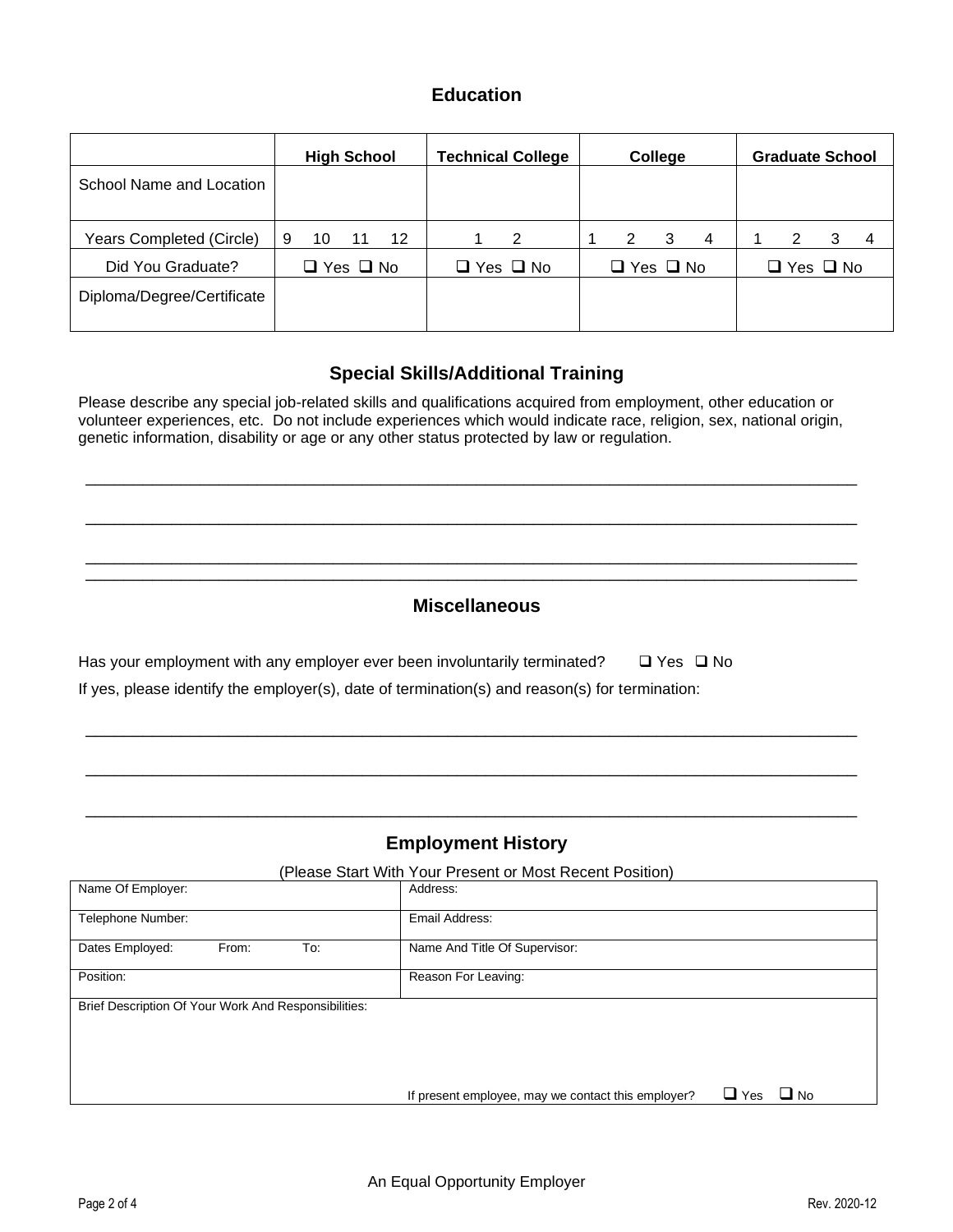| Name Of Employer:                                    | Address:                      |
|------------------------------------------------------|-------------------------------|
| Telephone Number:                                    | Email Address:                |
| Dates Employed:<br>From:<br>To:                      | Name And Title Of Supervisor: |
| Position:                                            | Reason For Leaving:           |
| Brief Description Of Your Work And Responsibilities: |                               |
|                                                      |                               |
|                                                      |                               |
|                                                      |                               |

| Name Of Employer:                                    | Address:                      |
|------------------------------------------------------|-------------------------------|
| Telephone Number:                                    | Email Address:                |
| Dates Employed:<br>From:<br>To:                      | Name And Title Of Supervisor: |
| Position:                                            | Reason For Leaving:           |
| Brief Description Of Your Work And Responsibilities: |                               |
|                                                      |                               |
|                                                      |                               |
|                                                      |                               |

| Name Of Employer:                                    | Address:                      |
|------------------------------------------------------|-------------------------------|
| Telephone Number:                                    | Email Address:                |
| Dates Employed:<br>From:<br>To:                      | Name And Title Of Supervisor: |
| Position:                                            | Reason For Leaving:           |
| Brief Description Of Your Work And Responsibilities: |                               |
|                                                      |                               |
|                                                      |                               |
|                                                      |                               |

# **References**

# Please provide the names of three business references that are not related to you.

| <b>Name</b> | <b>Phone Number</b> | <b>Address</b> | <b>Years Known and In</b><br><b>What Capacity</b> |
|-------------|---------------------|----------------|---------------------------------------------------|
| 1.          |                     |                |                                                   |
| 2.          |                     |                |                                                   |
| 3.          |                     |                |                                                   |